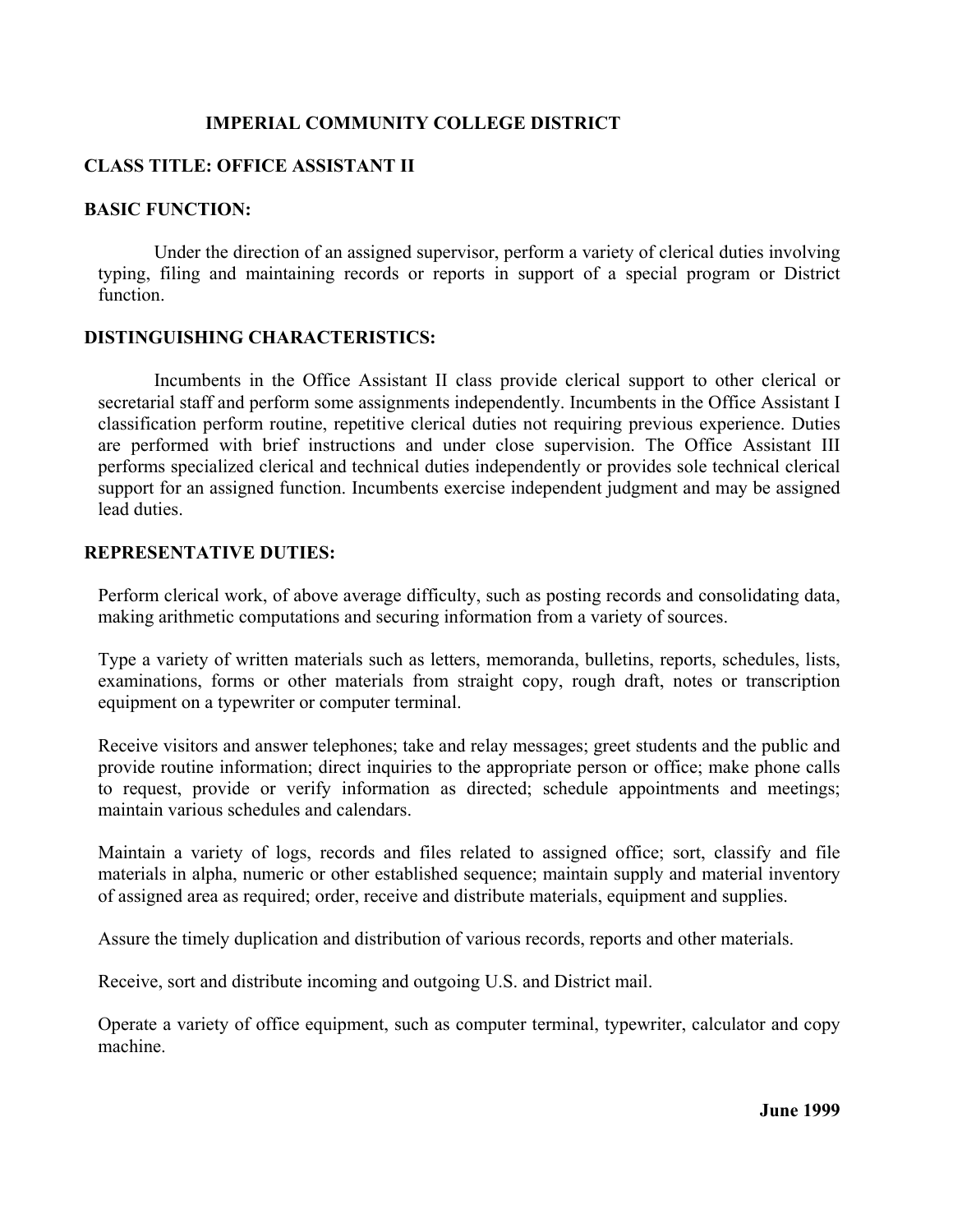## **OFFICE ASSISTANT II (CONTINUED)**

Communicate in a second designated language if required by position.

Perform related duties as assigned.

# **KNOWLEDGE AND ABILITIES:**

KNOWLEDGE OF:

Modern office practices, procedures and equipment.

Record-keeping techniques.

Correct English usage, grammar, spelling, punctuation and vocabulary.

Telephone techniques and etiquette.

Oral and written communication skills.

Interpersonal skills including tact, patience and diplomacy.

Data entry techniques.

Record keeping and filing methods.

## ABILITY TO:

Perform a variety of clerical duties involving typing, filing and maintaining records or reports.

Prepare, process and maintain records and reports accurately and in a timely manner.

Apply laws, rules, regulations involved in assigned clerical activities.

Make arithmetic calculations quickly and accurately.

Operate an electronic keyboard accurately at 40 word per minute from clear copy.

Operate microcomputer equipment and word processing, database management and spreadsheet applications software.

Communicate effectively both orally and in writing.

Work cooperatively with others.

Understand and follow oral and written directions.

Establish and maintain effective and cooperative working relationships with others.

Work effectively with frequent interruptions and stringent timelines.

Apply procedures and requirements for area of assignment.

Relate effectively to people of varied academic, cultural and socio-economic background using tact, diplomacy and courtesy.

**EDUCATION AND EXPERIENCE:** Any combination equivalent to: graduation from high school including or supplemented by clerical training, including office practices and procedures and one year of related experience.

**LICENSE AND OTHER REQUIREMENTS:** Some positions in this class may be required to use oral and written abilities in a second designated language.

**WORKING CONDITIONS:** Duties are performed in an office environment while sitting at a desk or computer terminal. Incumbents are subject to constant interruptions and noise from office equipment.